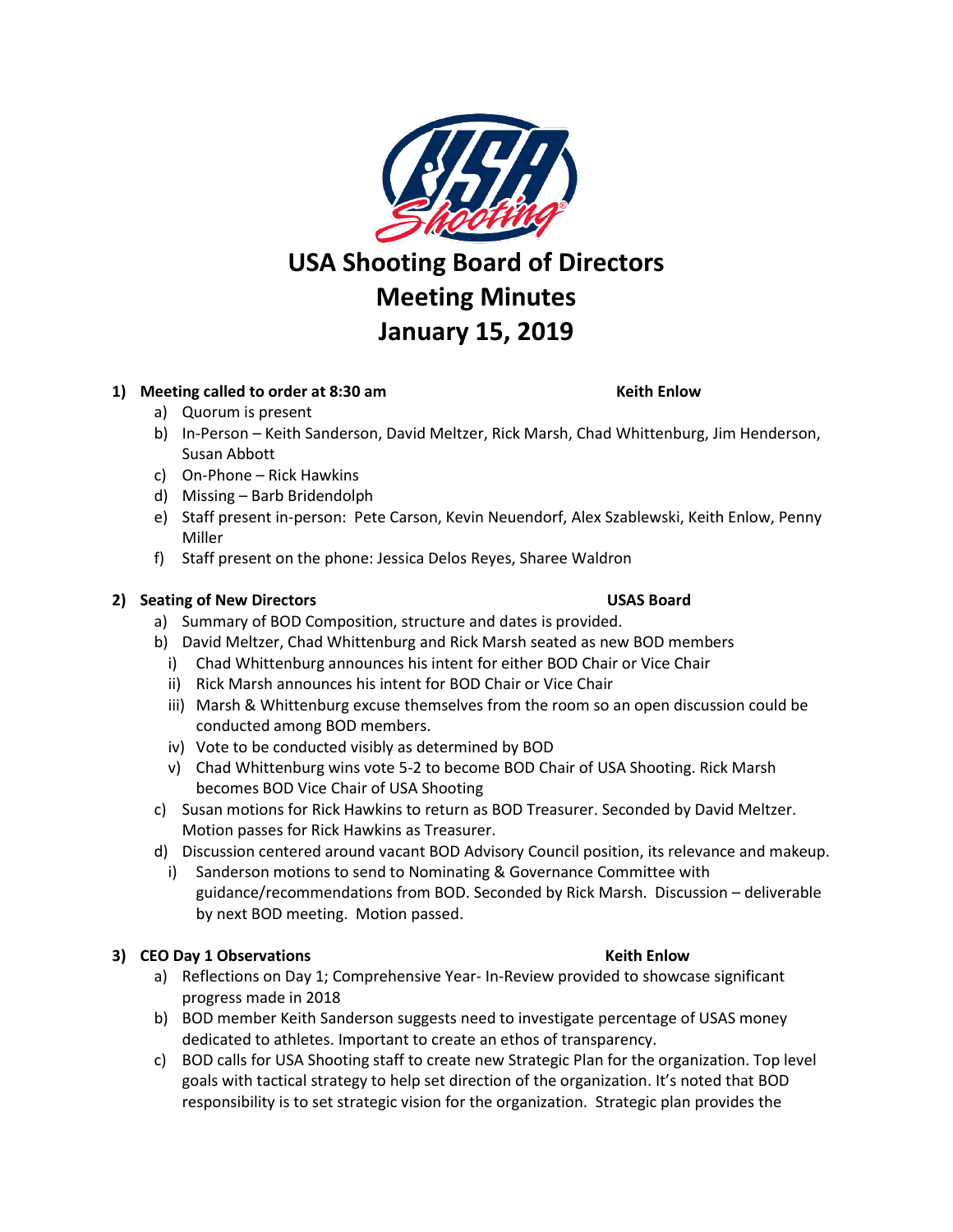necessary transparency for funders/donors. Strategic plan requires USOC involvement. USA Shooting staff to solidify action plan to create strategic plan.

d) Discussion relative to Olympic/Paralympic Team Selections and call for USAS staff to showcase selection process thoroughly with visuals/flow chart to help ease confusion.

## **4) 2016/17 USOC Audit Results and Plan Forward Pete Carson**

- a) USAS Staff member Pete Carson provides thorough report of USOC audit results and what USA Shooting is doing to comply and improve audit findings.
- b) USAS BOD agrees that Audit Committee will choose auditors in the future.

## **5) USAS Committees – Overview & Next steps to activate Keith Enlow**

- a) **Audit --** David Meltzer, Jim Henderson, Barb Bridendolph
	- i) Motion made by Chad Whittenburg to insert David Meltzer as Chair of Audit Committee. Seconded by Rick Marsh. Jim Henderson and Barb Bridendolph also appointed.
	- ii) Motion made by David Meltzer to remove Keith Sanderson and include Jim Henderson as athlete representative on audit committee. Seconded by Chad Whittenburg.
- b) **Nominating & Governance** Susan Abbott, Dewayne Wegger, Matt Emmons, Barb Bridendolph
	- i) Need one additional person. Use applicants from others that sought BOD or other committee positions
	- ii) Committee to recommend fifth spot on Nominating & Governance Committee
- c) **Financial** Rick Marsh appointed to committee.

# **6) 2019 Budget/Financial Review Keith Enlow**

a) Keith Enlow provides overview of 2019 Budget.

## **7) 2018/2019 Financial Systems Improvements Penny Miller**

a) Penny Miller reviews improvements to financial systems USAS staff is making.

## **8) HPP Plan Update Alex Szablewski Alex Szablewski**

- a) Paralympic selection procedures to be approved by Keith Sanderson by Friday following BOD meeting.
- **9) SafeSport and Code of Conduct Update – Review Tracker Pete Carson**

## **10) USAS Board Review – Areas Team is Focused USAS Board**

- a) CEO reviews his focus areas
	- i) Safety, Coaching Leadership, Fiduciary Improvements, USOC Audit Results, USAS Committee Activation, Strategic Revenue Generation Plan, Athlete Performance, Competitions, Fixing Athlete vs. NGB Mentality, Culture Improvement
- b) Keith Enlow asks for a period of open dialogue to discuss key organizational topics
	- i) Rick Marsh inquires about Performance Standard Scores (PSS) program. What is it supposed to accomplish? How are we helping athletes get to that score level? Unintended consequences. Are scores to high? PSS policy for general fairness that PSS only counts at qualified matches. Does policy lead to intended results?
	- ii) BOD agrees to form PSS Committee w/ top athletes in accordance with bylaws. Nominating and Governance Committee needs to populate PSS Committee.